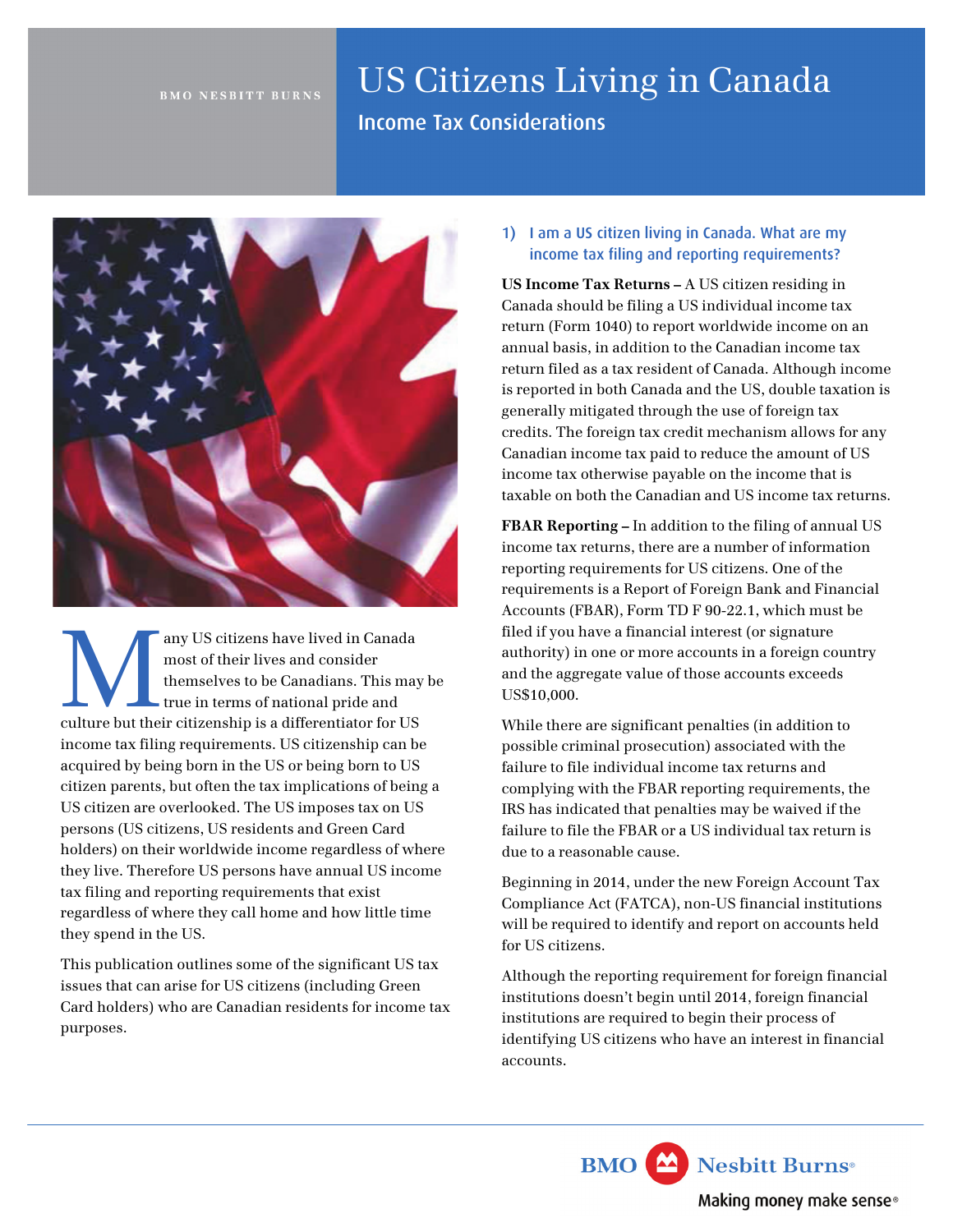As of the 2011 tax year, there are two additional FATCA disclosure requirements. First, US citizens who have foreign accounts/assets with an aggregate value exceeding a specified amount are required to disclose certain information about these accounts on Form 8938, Statement *of Specified Foreign Financial Assets*. The IRS will use the information reported on this form to ensure that the income attributable to these foreign assets/ accounts is properly reported on the individual's US income tax return. A single US citizen/US resident living abroad would be required to complete Form 8938 if they have specified foreign assets with a value that exceeds US\$200,000 at the end of the year or US\$300,000 at any time during the year. Specified foreign assets can include (but are not limited to: bank accounts, RRSPs, stocks, pensions/annuities, partnerships, trusts, debt instruments, mutual funds and insurance contracts). Form 8938 must be attached to the individual's US income tax return. The disclosure requirement is in addition to the FBAR previously mentioned.

The second reporting requirement that was implemented as of the 2011 tax year requires US citizens who have shares in a passive foreign investment company (PFIC) to disclose certain information regarding their investment in the PFIC on an annual basis. In general, a PFIC is a non-US corporation that derives most of its gross income as passive income or at least half of its assets produce passive income (or are held for the production of passive income). In determining whether or not you have a reporting requirement for a PFIC, it is important to note that a Canadian mutual fund would be classified as a corporation regardless of the fact that it may be classified as a trust for Canadian income tax purposes. As such, if you hold units in a Canadian mutual fund, you may be subject to the new PFIC reporting requirements. In previous years, there was a reporting obligation with respect to PFICs (on Form 8621) only if there were transactions related to the investment (such as a distribution or a sale). However, the Form 8621 must now be filed even if there has been no activity related to the PFIC.

## 2) I am a US citizen living in Canada but I haven't filed any US income tax returns in the past. Is there a special process available for US citizens who live outside the US to enable me to become compliant?

Recognizing that many US citizens living in other countries have not complied with their US income tax filing and reporting requirements, the IRS recently announced new procedures that came into effect on September 1, 2012. The procedures may provide relief from penalties if you are a US citizen living in Canada and have been unaware of your US income tax obligations and owe a minimal amount of US income tax.

To benefit from these new procedures, you must be a US citizen who has lived outside of the US since January 1, 2009 and has not filed a US individual income tax return during that period. To take advantage of these new procedures, you will be required to submit documentation to the IRS that includes: three years past due tax returns, FBARs for the past six years and a completed IRS questionnaire.

The IRS indicated that they will not likely impose penalties on taxpayers who they determine to be a low compliance risk. Among other criteria, the IRS has indicated that simple income tax returns that show less than US\$1,500 in tax due in each of the past three years will generally be treated as low risk. Individuals with a higher risk level may be subject to a more thorough review and possibly a full examination by the IRS. Factors that may increase your level of compliance risk include the use of sophisticated tax planning or avoidance techniques and claims for refunds in any income tax returns submitted through the program.

If you have an RRSP or RRIF in Canada, you should note that the tax-deferred nature of RRSPs/RRIFs is not recognized under US tax law. However, as noted in more detail in the following section, you can file an election under the Canada/ US Income Tax Treaty (the Treaty) to defer the income earned in your RRSP/RRIF for US federal tax purposes (so that it parallels the treatment for Canadian tax purposes). If you have failed to make this election in prior years, you may also be eligible for retroactive relief under these new procedures.

The new procedures were designed for individuals who inadvertently did not comply with US individual tax and

**BMO** Nesbitt Burns<sup>®</sup>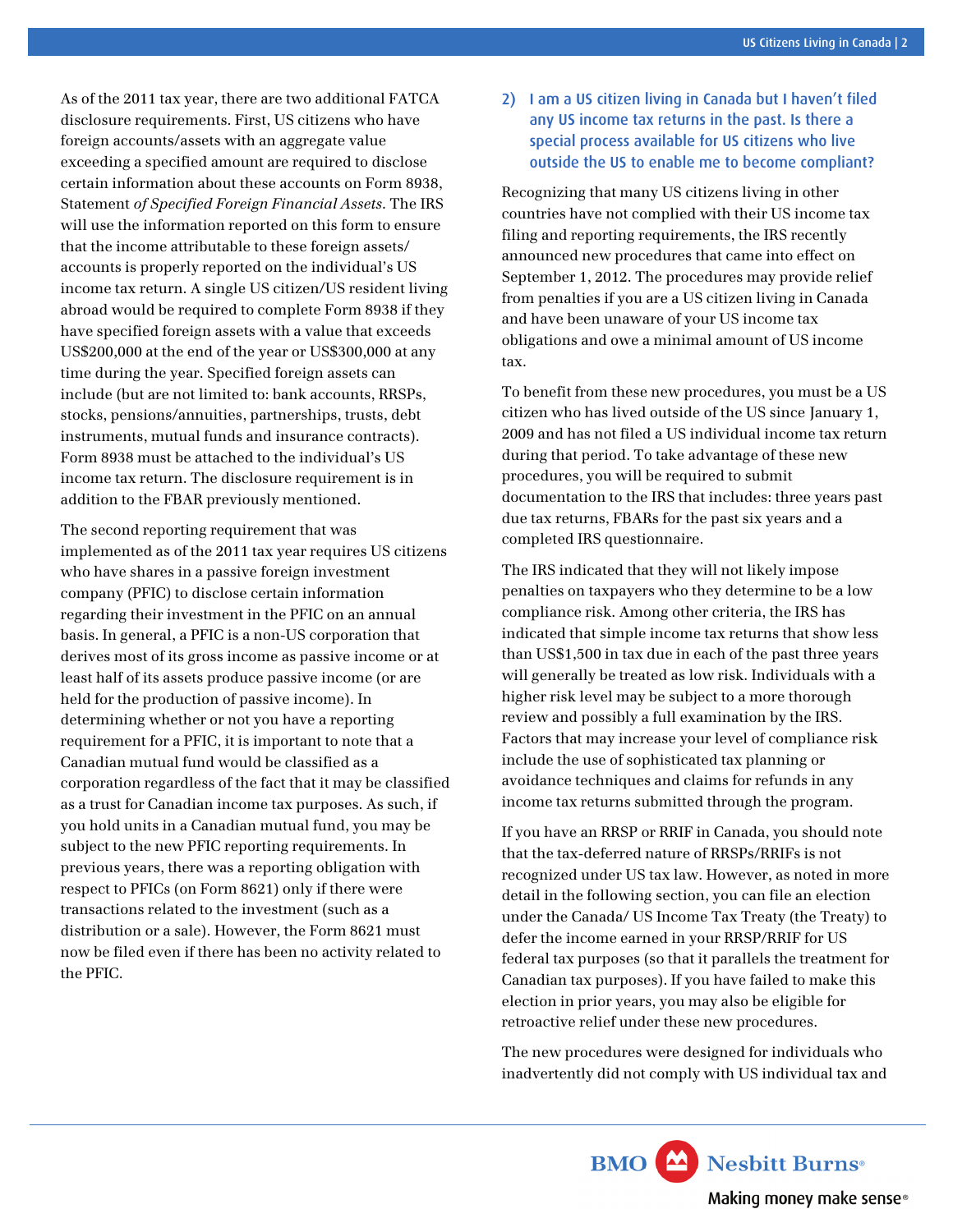reporting obligations. Although these procedures will not protect those who may be subject to criminal prosecution (i.e. those who knowingly have not been in compliance), the new process may provide some relief for many individuals who were not previously aware of their US tax filing and reporting obligations. It should be noted that the Offshore Voluntary Disclosure Program (OVDP), which offers another means for US tax filers to become compliant, will not be available to anyone who makes a submission under these new procedures. As such, it is important to consult with a cross-border tax professional to determine the best course of action for your specific circumstances.

#### 3) Besides the US reporting requirements, what additional income tax considerations do I have as a US citizen who resides in Canada?

Many Canadians may have investments in registered plans such as a TFSA, RESP, RRSP or RRIF. However, a Canadian resident who is a US citizen has additional income tax considerations associated with these savings vehicles.

**TFSA –** Although the income earned in a TFSA is taxfree for Canadian tax purposes, the income earned is taxable for US income tax purposes and may therefore not always be a recommended investment vehicle for a US citizen.

However, the TFSA may be a beneficial savings vehicle for US citizens residing in Canada if the individual has foreign (such as Canadian) taxes payable on other non-US investment income (held outside of a TFSA), as the foreign taxes payable on that other non-US investment income may be applied to offset some of the US income tax attributable to the TFSA income.

**RESP –** Similar to the TFSA, the income earned in an RESP is taxable for US income tax purposes.

As such, if either the subscriber and/or the beneficiary of an RESP is a US citizen, the US tax filing and reporting obligations associated with a Canadian RESP should be considered to determine the feasibility of establishing (or maintaining) the RESP. Both TFSAs and RESPs may be considered foreign trusts for US income tax purposes and would require additional annual reporting requirements such as a Form 3520 - *Annual Return to Report Transactions with Foreign Trusts and Receipt of Certain Foreign Gifts* and Form 3520A - *Annual* 

*Information Return of Foreign Trust with a US owner*. Completion of Form 8621 (previously mentioned in this publication) may also be required if the TFSA or RESP holds a Canadian mutual fund.

**RRSP/RRIF –** Although RRSP/RRIF income grows taxfree for Canadian income tax purposes, the annual income earned in an RRSP/RRIF is considered to be taxable income for US income tax purposes. However, in order to mitigate any double taxation, the Treaty provides for some relief. The Treaty provides an election (on IRS Form 8891) that can be made to defer the US income tax on that investment income for US federal tax purposes until the funds are withdrawn. If the treaty election is made, the timing of the taxation becomes the same for both countries and foreign tax credits can be used to minimize any double taxation. The completion of Form 8621 may also be required if the RRSP/RRIF holds a Canadian mutual fund, regardless of the fact that an election has been made to defer the income earned in the RRSP/RRIF.

**Transfer of a US Retirement Plan to an RRSP –** If you are a US citizen (or former US resident) who has previously worked in the US, you may want to transfer your US retirement plan, such as a 401(k)/IRA, into your RRSP. In general, it is possible for a Canadian resident to transfer a lump sum from a US pension plan into an RRSP if you are under the age of 71. The lump sum transfer of a US retirement pension plan into an RRSP would not affect your RRSP contribution room. However, there are potential US tax consequences on this transfer, namely:

- 1. A 10% early withdrawal penalty if you are under 59 ½ years of age.
- 2. US withholding tax on the withdrawal.

As a US citizen, you will have to report the transfer on your US income tax return and your Canadian income tax return. However, you will likely be able to claim a deduction for Canadian tax purposes for some or all of the amount that you transfer into your RRSP. In addition, you may be able to reduce your Canadian income tax payable by claiming a foreign tax credit for any US taxes payable on the 401(k)/IRA transfer. It is very important to estimate your Canadian and US income tax liabilities before you make a transfer from your US retirement plan in order to determine whether or not the transfer is feasible in your particular circumstances.

**BMO** Nesbitt Burns<sup>®</sup>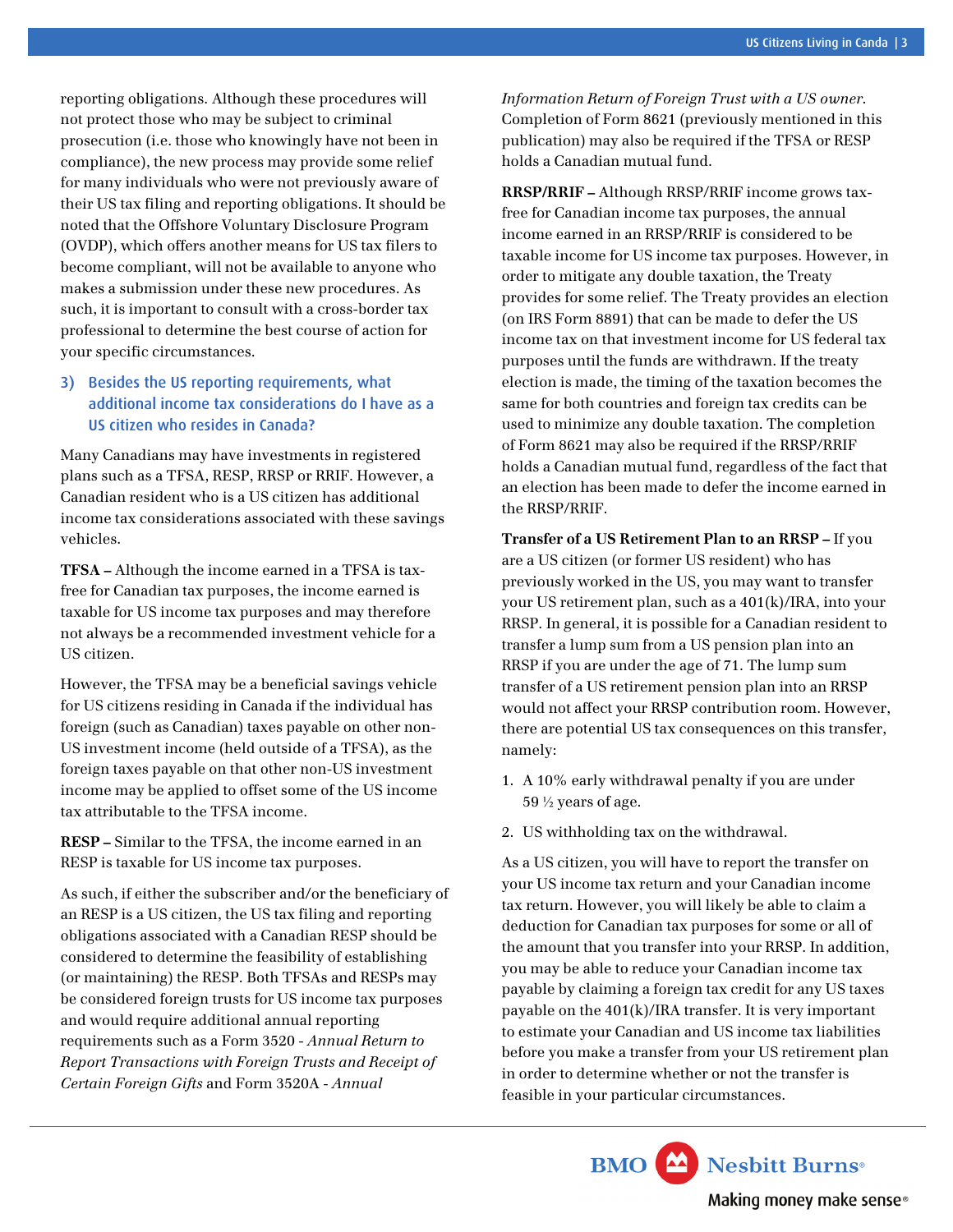**Capital Gains –** While there are favourable US income tax rates (see Appendix A) for long-term capital gains (i.e. gains attributable to assets held for more than one year), the capital gain exemptions that are applicable for Canadian income tax purposes are not applicable for US income tax purposes. For example, if you are a US citizen who sells an asset that is eligible for the lifetime CDN\$750,000 capital gains exemption (e.g. the sale of shares of a qualifying small business corporation) for Canadian income tax purposes, you should be aware that the gain is reportable for US income tax purposes and is subject to US income tax. Similarly, while the Principal Residence Exemption is applicable for Canadian income tax purposes, there is no similar principal residence exemption for US income tax purposes. There may, however, be a US\$250,000 capital gain exclusion available on the sale of a principal residence for US income tax purposes if certain criteria are met.

## 4) My family is developing their Canadian estate plan. What issues should I be aware of as a US citizen?

Many Canadian residents undertake some estate planning that commonly results in individuals becoming shareholders of private Canadian corporations or beneficiaries of trusts resident in Canada. If a family member such as a spouse, child or grandchild is a US person (e.g. US citizen, US resident or Green Card holder) and is among the people who will be affected by the planning, US income tax implications should be considered in conjunction with the Canadian income tax considerations. Some possible US tax considerations include:

**Controlled Foreign Corporations (CFC) –** Broadly defined, a foreign (non-US) corporation is a CFC for US income tax purposes if more than half of the corporation is owned by one or more US citizens. If you are a US citizen who holds shares in a CFC, you may need to include your share of the company's income in your US individual income tax return even if that income was not distributed to you. In addition to the income tax implications, there is an annual US reporting requirement to disclose information about the corporation.

**Passive Foreign Investment Company (PFIC) –** As defined earlier, a PFIC is a non- US corporation that derives most of its gross taxable income as passive income (e.g. dividends, interest, rent) or at least half of its assets produce passive income. As such, many Canadian holding companies will be considered PFICs as will many Canadian mutual fund companies.

Distributions received by a US citizen from a PFIC are subject to a special set of tax rules which may cause an interest component to be added to the income tax associated with the distributions. In addition, there are information reporting requirements related to PFICs (as mentioned earlier in this publication) which can create practical difficulties in obtaining the information to fulfill these reporting requirements.

**Dividends paid out of the Capital Dividend Account –**  While dividends paid out of a corporation's Capital Dividend Account are not subject to Canadian income tax when received by Canadian residents, the dividends received by a US citizen resident in Canada would be subject to US income tax.

**Foreign (non-US) Trusts –** If you are a US citizen who is a beneficiary of a foreign trust, the distributions may have to be included in your US income tax return for the year even if the trust has been subject to Canadian income tax.

In addition, if any of that distribution is from income that has been accumulating in the trust, there may be an interest component to the US tax associated with the distribution. In some circumstances where there has been an accumulation of income, distributions of trust capital (which is not taxable for Canadian income tax purposes) may be included as taxable income for US income tax purposes. US beneficiaries of a foreign trust must also comply with annual reporting requirements.

**US Estate Tax –** As a US citizen, the value of your worldwide assets at the time of your death (in excess of any unused lifetime exemption amount applicable for that year) is subject to US estate tax regardless of where you reside. Since the American Taxpayer Relief Act of 2012 made permanent the existence of US estate tax, estate planning strategies for Canadian tax purposes (including any terms included in trust agreements), should be implemented with the additional goal to minimize the inclusion of any assets into your estate for US estate tax purposes. For example, you may want to be mindful of the fact that life insurance proceeds will be included in the value of a US citizen's estate unless there has been estate planning such as the use of an

**BMO** Nesbitt Burns<sup>®</sup>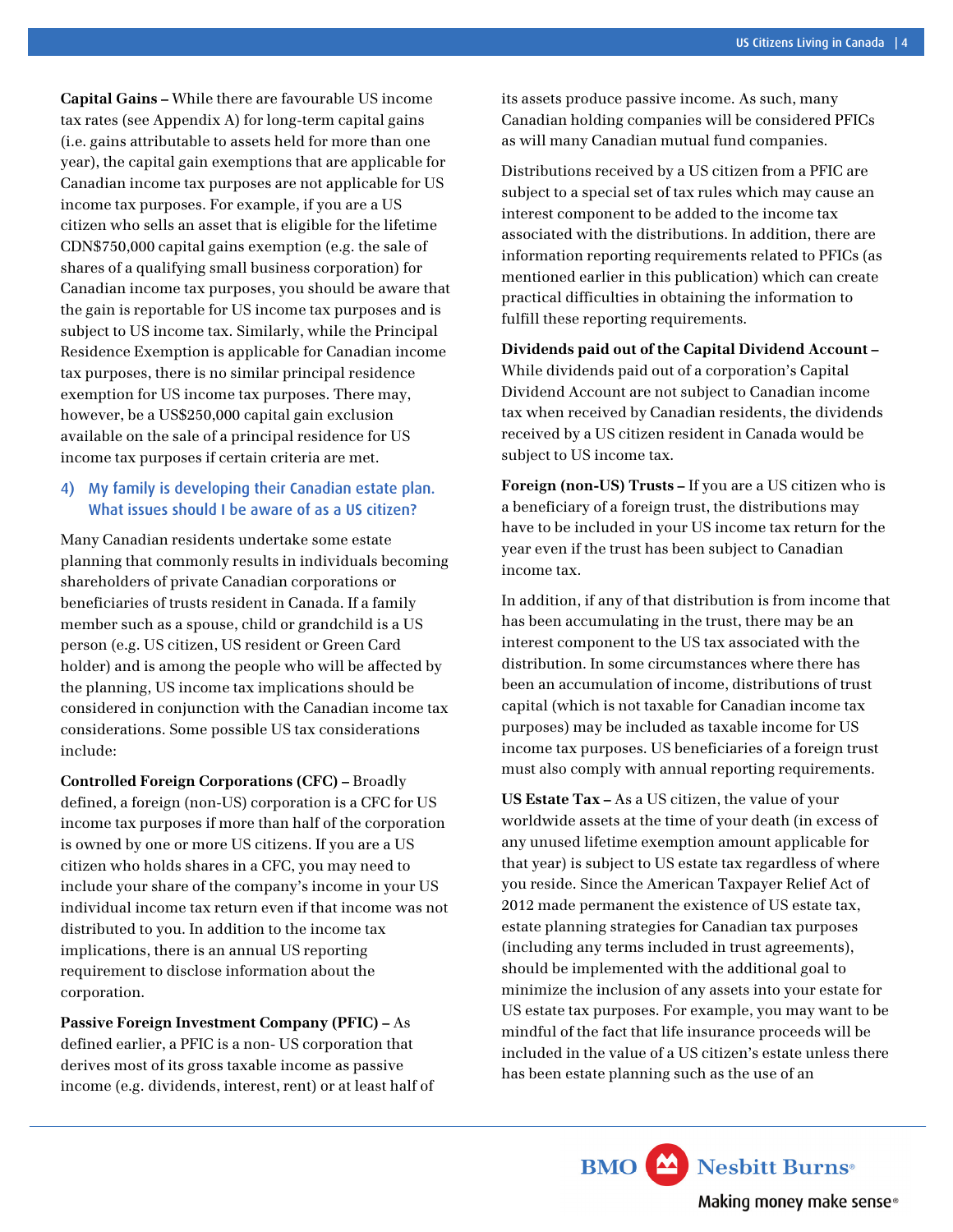Irrevocable Life Insurance Trust (ILIT) or having a non-US citizen family member(s) own the insurance policy. The exclusion amount for US estate tax purposes is US\$5.25 million for 2013.

**US Gift Tax –** As part of the US transfer tax regime (which includes US estate tax), US taxpayers are also subject to gift tax on the lifetime transfer of assets. Accordingly, this gift tax should also be a consideration when implementing any estate or tax planning strategies. Since US gift tax is generally tied to US estate tax, the gift tax lifetime exclusion amount for US citizens is the same as the exclusion amounts applicable for US estate tax purposes which is US\$5.25 million for 2013. Any use of the lifetime exemption amount towards gift tax will have a corresponding decrease in the exemption amount available for US estate tax. In addition to the lifetime gift tax exclusion, US citizens can give US\$14,000 (annually per recipient) and up to US\$143,000 to a non-US citizen/non- US resident spouse without being subject to gift tax. Both of these amounts are indexed annually.

**Generation Skipping Tax (GST) –** GST is imposed in addition to estate or gift tax when there is a transfer of assets to a recipient that is more than one generation removed from the transferor. For example, a gift from a grandparent to a grandchild may be subject to the GST. The purpose of the GST is to ensure that estate or gift tax is not avoided by skipping one generation level. The rates and exclusion amounts for the GST are the same as the rates and exclusion amounts (US \$5.25 million for 2013) for estate and gift tax.

#### 5) I am considering rescinding my US citizenship. What are some issues that I need to be aware of?

Given the numerous US income tax and information reporting requirements imposed on US citizens, especially those who have financial assets located

outside of the US, many US citizens have considered rescinding their US citizenship. However, before making this decision, you should be aware that individuals rescinding their US citizenship after June 2008 may be subject to considerable US income tax upon expatriation. In addition, gift tax may be imposed on the recipient of a gift from an expatriate. Unless you qualify for a specific exception to the rules, the "exit tax" provisions are imposed on expatriating individuals who meet any one of the following criteria:

- 1. Have a net worth over \$2 million on the date of expatriation, or
- 2. Average US income tax liability for the 5 years preceding the date of expatriation exceeds a certain amount that is indexed to inflation (US\$155,000 for 2013), or
- 3. Have not complied with all US federal tax obligations for the 5 years preceding the expatriation date.

Individuals who are dual citizens at birth and meet certain additional criteria, may be exempt from these "exit tax" provisions.

Even if the exit tax does not apply in your circumstances, you should seek the advice of a US immigration attorney to understand any issues that may arise if you decide to work or visit the US after rescinding your US citizenship.

Contact your BMO Nesbitt Burns Investment Advisor for an introduction to an external qualified tax professional.

> Linda Leung, CPA, TEP Manager, US Tax Planning Wealth Planning Group

The information presented herein is neither a comprehensive review of the subject matter covered nor a substitute for specific professional advice. Because of the complexity and evolving nature of cross-border taxation, and the potential for significant penalties, consultation with a cross-border tax specialist is recommended to review the applicable US and Canadian tax consequences and to co-ordinate the tax implications in both jurisdictions.

February 2013

The comments included in the publication are not intended to be a definitive analysis of tax law. The comments contained herein are general in nature and professional advice regarding an individual's particular tax position should be obtained in respect of any person's specific circumstances. BMO Nesbitt Burns Inc. provides this commentary to clients for informational purposes only. The information contained herein is based on sources that we believe to be reliable, but is not guaranteed by us, may be incomplete or may change without notice. The comments included in this document are general in nature, and professional advice regarding an individual's particular position should be obtained. Circular 230 Notice: Nothing in this publication is intended to be tax advice to any particular tax payer. To the extent that anything in these materials is treated as tax advice, (i) no tax payer may rely upon these materials for the purpose of avoiding penalties, (ii) these materials were prepared in connection with the marketing of transactions described in the materials, and (iii) taxpayers should consult with<br>independent tax advisors as to the Montreal, used under licence. "Nesbitt Burns" is a registered trade-mark of BMO Nesbitt Burns Inc. BMO Nesbitt Burns Inc. is a wholly-owned subsidiary of Bank of Montreal. If you are already a client of BMO Nesbitt Burns, please contact your Investment Advisor for more information.

**Member-Canadian Investor Protection Fund**